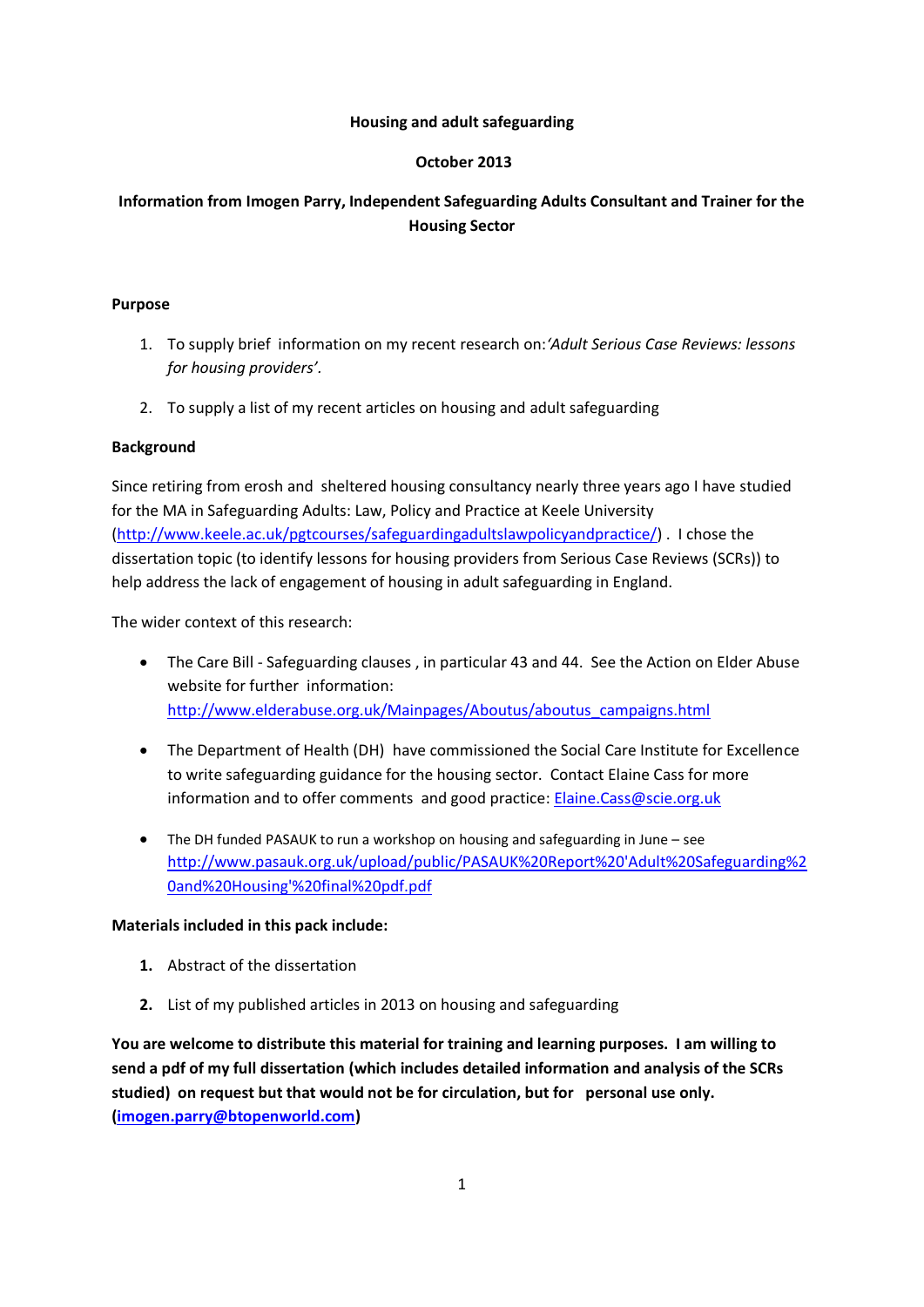### **Dissertation: 'Adult Serious Case Reviews: lessons for housing providers'**

#### **ABSTRACT**

Adult-Serious-Case-Reviews-(SCRs) are conducted when there are concerns about adult protection failures resulting in people not being adequately protected. Their primary aim is to enable lessons to be learnt. This dissertation aims to identify lessons for housing providers from SCRs by: appraising the Government's approach to SCRs and the academic literature on SCRs; locating then quantitatively and qualitatively analysing all English housing-related-SCRs.

The Care-Bill proposes a statutory basis for adult safeguarding including SCRs (to-become-Safeguarding-Adults-Reviews). This may address two weaknesses of SCRs: their lack of legislative basis and common blueprint; the lack of obligation on agencies to co-operate. Newly developing systems methodology may address two other weaknesses: failure to disseminate learning and poor quality.

The analysis of all housing related SCRs suggested three internal lessons for housing providers: poor data bases; poor monitoring; narrow focus, poor understanding or not referring. Three external lessons were: exclusion from information sharing; high thresholds; poor Adult-Social Care-(ASC) assessments. Although described as 'external', these themes are relevant for housing providers as they point to problematic areas in their partnership working with ASC.

The dissertation concludes with a discussion on whether lessons *can* be learnt from SCRs, exploring the difficulties presented by the complexity of safeguarding and the often intractable problems of partnership working. Particular difficulties for lessons being learnt by housing and ASC staff are suggested, along with strategic, policy and practice examples illustrating how these difficulties can be overcome.